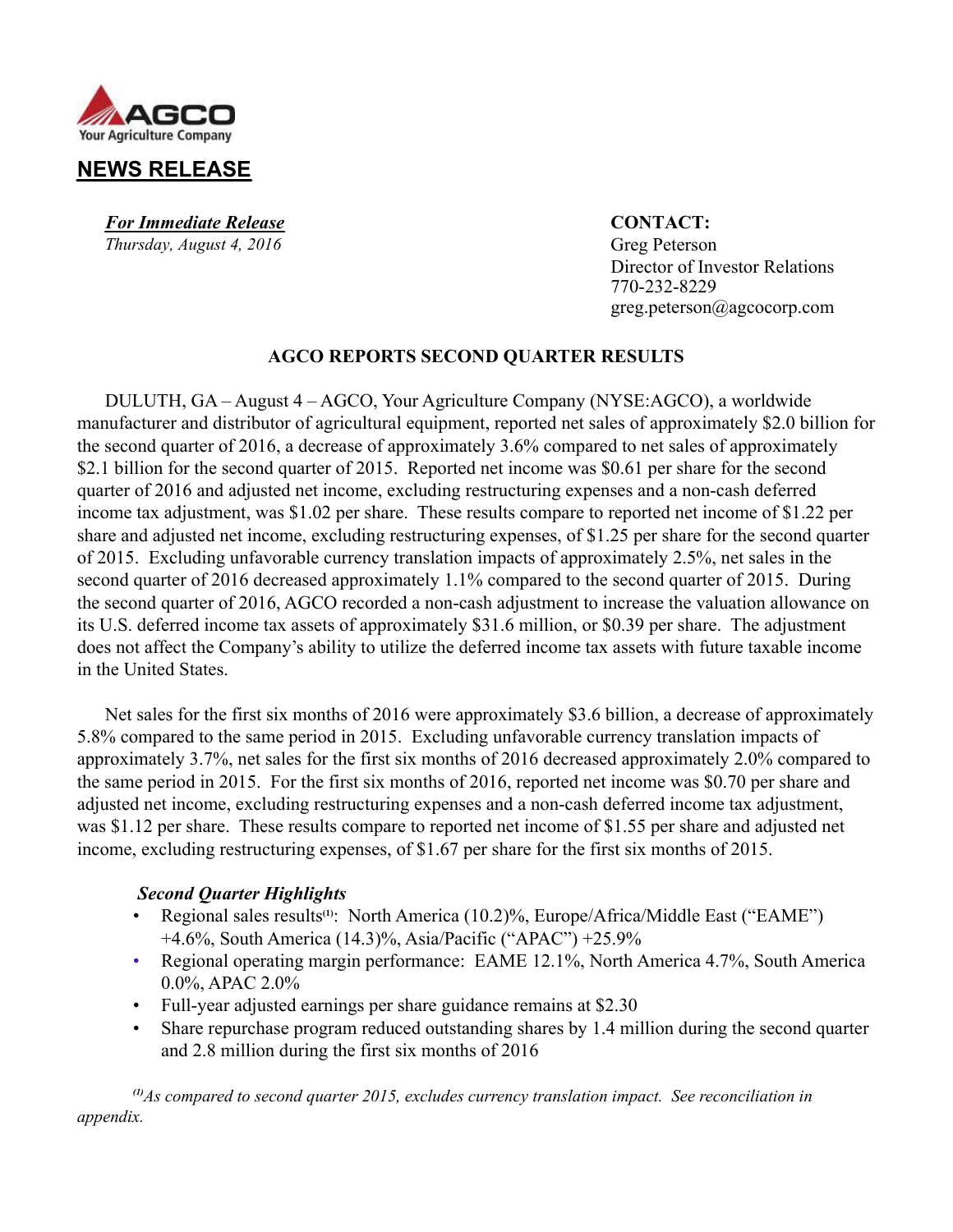"Challenging market conditions shaped AGCO's second quarter as our industry continued to operate at a low point in the agricultural equipment cycle," stated Martin Richenhagen, AGCO's Chairman, President and Chief Executive Officer. "In the midst of a weaker industry environment, we continued to deliver quality products and service to our customers, while aggressively managing our expenses and working capital. Our second quarter results were highlighted by solid margin performance, especially in our EAME and APAC regions, where operating margins improved during the second quarter compared to the same period in 2015. We are also managing for the long-term during this weak demand period by increasing the level of investment in product development in order to provide industry leading products and service levels for our customers. We have a full slate of new product introductions planned for the second half of 2016, ranging from the most powerful, technology-rich tractor on a conventional frame to highly efficient low and medium horsepower tractors. These new products are aimed at improving our competitive position in the global marketplace and increasing our margins in the years ahead."

## **Market Update**

| Six months ended June 30, 2016 | <b>Tractors</b><br>Change from<br>Prior Year Period | <b>Combines</b><br>Change from<br>Prior Year Period |
|--------------------------------|-----------------------------------------------------|-----------------------------------------------------|
| North America <sup>(1)</sup>   | $(10)\%$                                            | (19)%                                               |
| South America                  | $(30)\%$                                            | $(15)\%$                                            |
| Western Europe                 | $(1)\%$                                             | (9)%                                                |

### *Industry Unit Retail Sales*

#### (1)*Excludes compact tractors.*

"After a brief weather-related run up in the second quarter, commodity prices have fallen below last year's levels," continued Mr. Richenhagen. "Crops in the United States have emerged early and are in excellent condition through July. The USDA is estimating grain inventories will grow during 2016, further pressuring commodity prices. Against this challenging backdrop, industry demand remains weak across all the major markets. Industry retail sales in North America declined in the first half of 2016, with a significant drop in the large producer segment. Sales of high-horsepower tractors, combines, sprayers and grain storage and handling equipment all declined significantly. Higher industry sales of small tractors, due to more normal conditions in the livestock sector and general economy, have provided a partial offset to the decline in large agricultural equipment. In Western Europe, first half industry sales declined more modestly. Margins for dairy producers remained weak and lower commodity prices kept market demand soft in the row crop segment. Industry sales declines were most pronounced in the United Kingdom and Germany. The declines were partially offset by growth in France stimulated by tax incentives for equipment purchases, which have been extended through the end of 2016. Reduced industry sales in South America were the result of lower demand in Brazil due to political and economic uncertainty that continues to impact farmer confidence. More supportive government policies in Argentina have contributed to higher sales in that market. Looking past the current operating environment, our long-term view remains optimistic, with expanding demand for grain supporting farm economics and healthy growth in our industry."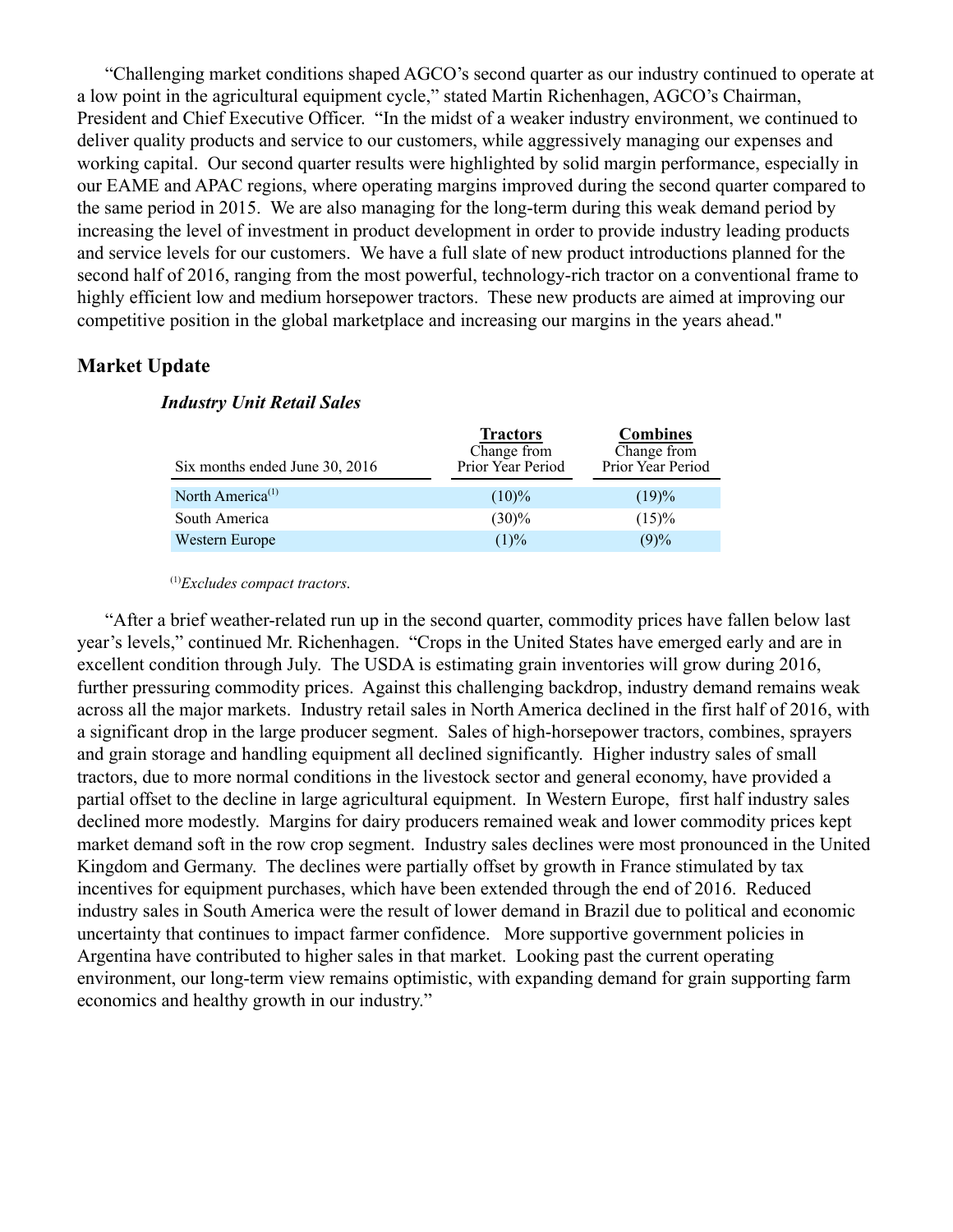## **Regional Results**

| Three Months Ended June 30,                                             |              | 2016    |               | 2015    | $%$ change<br>from $2015$ | % change from<br>$2015$ due to<br>currency<br>translation $^{(1)}$ |
|-------------------------------------------------------------------------|--------------|---------|---------------|---------|---------------------------|--------------------------------------------------------------------|
| North America                                                           | $\mathbf{s}$ | 498.9   | $\mathcal{S}$ | 563.1   | $(11.4)\%$                | $(1.2)\%$                                                          |
| South America                                                           |              | 203.4   |               | 280.3   | $(27.4)\%$                | $(13.1)\%$                                                         |
| Europe/Africa/Middle East                                               |              | 1,185.3 |               | 1,137.0 | 4.2%                      | $(0.4)\%$                                                          |
| Asia/Pacific                                                            |              | 108.0   |               | 88.9    | 21.5%                     | (4.4)%                                                             |
| Total                                                                   | \$           | 1,995.6 | \$            | 2,069.3 | $(3.6)\%$                 | $(2.5)\%$                                                          |
| Six Months Ended June 30,                                               |              | 2016    |               | 2015    | $%$ change<br>from $2015$ | % change from<br>$2015$ due to<br>currency<br>translation $(1)$    |
| North America                                                           | $\mathbf{s}$ | 907.3   | $\mathbb{S}$  | 1,035.6 | $(12.4)\%$                | $(1.6)\%$                                                          |
| South America                                                           |              | 347.6   |               | 529.3   | $(34.3)\%$                | $(16.8)\%$                                                         |
| Europe/Africa/Middle East                                               |              | 2,109.4 |               | 2,045.1 | $3.1\%$                   | $(1.3)\%$                                                          |
| Asia/Pacific                                                            |              | 190.6   |               | 161.9   | 17.7%                     | $(5.3)\%$                                                          |
| Total                                                                   |              | 3,554.9 | <sup>S</sup>  | 3,771.9 | $(5.8)\%$                 | $(3.7)\%$                                                          |
| $\left  \right $ <sup>(1)</sup> See appendix for additional disclosures |              |         |               |         |                           |                                                                    |

 *AGCO Regional Net Sales (in millions)*

## *North America*

Net sales in AGCO's North America region decreased 10.8% in the first six months of 2016 compared to the same period of 2015, excluding the negative impact of currency translation. Dealer inventory reduction efforts and softer industry demand, particularly from the row crop sector, contributed to lower sales. Sales declines were most significant in high margin high horsepower tractors, sprayers and grain storage and handling equipment. Lower sales and production volumes, along with a weaker sales mix, contributed to a reduction in income from operations of approximately \$52.6 million for the first six months of 2016 compared to the same period in 2015.

## *South America*

 South American net sales decreased 17.5% in the first six months of 2016 compared to the first six months of 2015, excluding the impact of unfavorable currency translation. Significant sales declines in Brazil were partially offset by growth in Argentina. Income from operations decreased approximately \$27.9 million for the first six months of 2016 compared to the same period in 2015 due to lower sales and production volumes, the negative impact of currency translation and a weaker mix of sales.

### *Europe/Africa/Middle East*

AGCO's EAME net sales increased 4.4% in the first six months of 2016 compared to the same period in 2015, excluding unfavorable currency translation impacts. Higher sales in France, Scandinavia and Finland were partially offset by sales declines in Germany and Africa. Income from operations decreased approximately \$1.5 million for the first six months of 2016, compared to the same period in 2015, due to a weaker sales mix and higher engineering expenses.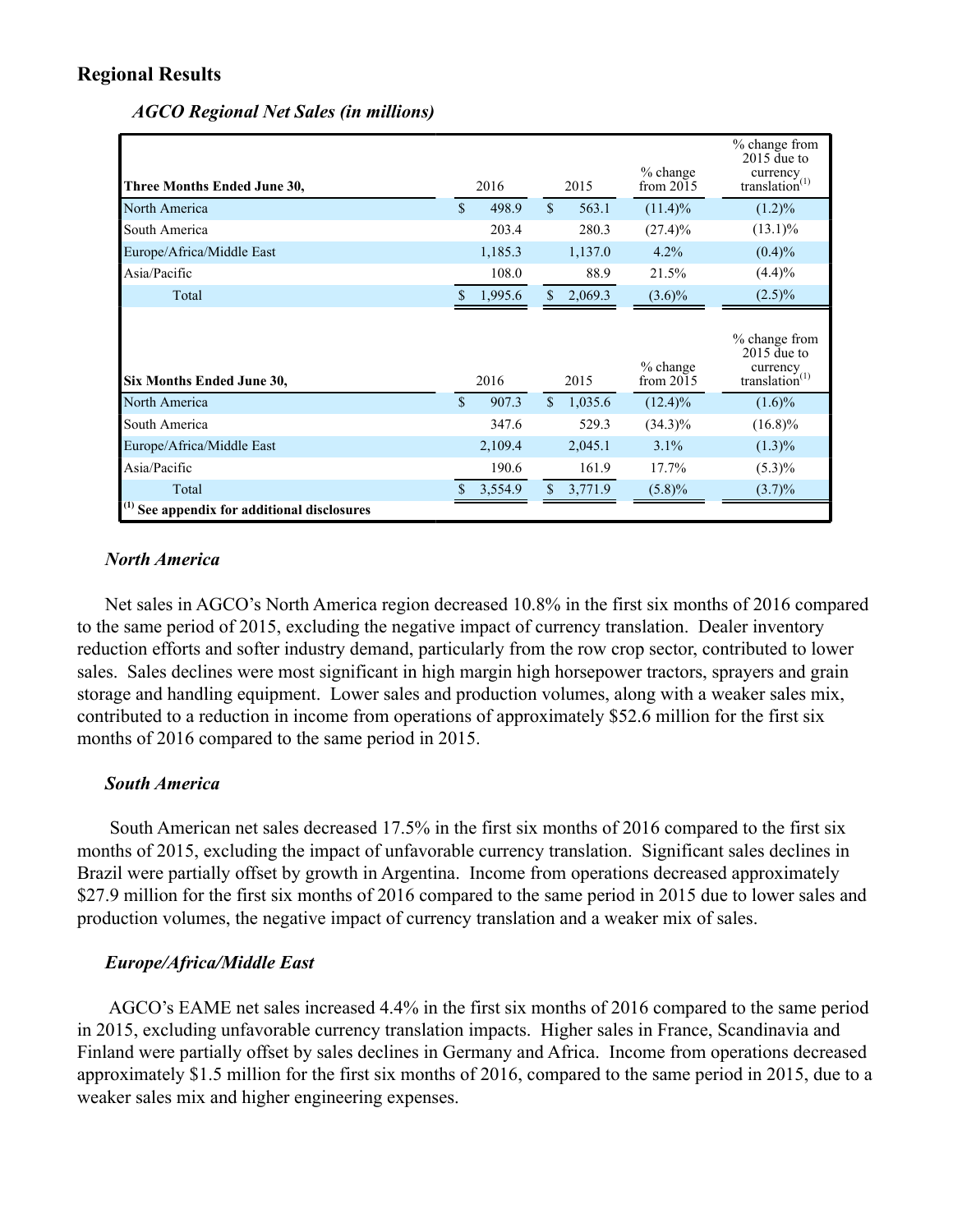### *Asia/Pacific*

Net sales in AGCO's Asia/Pacific region, excluding the negative impact of currency translation, increased 23.0% in the first six months of 2016 compared to the same period in 2015 due primarily to increased sales in China. Income from operations improved approximately \$22.2 million in the first six months of 2016, compared to the same period in 2015, due to higher sales and production levels in China.

### **Outlook**

Weak global demand for agricultural equipment is expected to negatively impact AGCO's sales and earnings in 2016. AGCO's net sales for 2016 are expected to reach \$7.2 billion. Gross and operating margins are expected to be below 2015 levels due to the negative impact of lower sales and production volumes along with a weaker sales mix. Benefits from the Company's cost reduction initiatives are expected to partially offset the volume-related impacts. Based on these assumptions, 2016 reported earnings per share are targeted at approximately \$1.85 and adjusted earnings per share, excluding restructuring expenses and the non-cash deferred income tax adjustment, are targeted at approximately \$2.30.

\* \* \* \* \*

AGCO will be hosting a conference call with respect to this earnings announcement at 10:00 a.m. Eastern Time on Thursday, August 4, 2016. The Company will refer to slides on its conference call. Interested persons can access the conference call and slide presentation via AGCO's website at www.agcocorp.com in the "Events" section on the "Company/Investors" page of our website. A replay of the conference call will be available approximately two hours after the conclusion of the conference call for twelve months following the call. A copy of this press release will be available on AGCO's website for at least twelve months following the call.

\* \* \* \* \*

### *Safe Harbor Statement*

Statements that are not historical facts, including the projections of earnings per share, sales, industry demand, market conditions, commodity prices, currency translation, farm income levels, margin levels, investments in product and technology development, new product introductions, restructuring and other cost reduction initiatives, production volumes, tax rates, and general economic conditions, are forwardlooking and subject to risks that could cause actual results to differ materially from those suggested by the statements. The following are among the factors that could cause actual results to differ materially from the results discussed in or implied by the forward-looking statements.

- Our financial results depend entirely upon the agricultural industry, and factors that adversely affect the agricultural industry generally, including declines in the general economy, increases in farm input costs, lower commodity prices, lower farm income and changes in the availability of credit for our retail customers, will adversely affect us.
- A majority of our sales and manufacturing take place outside the United States, and, as a result, we are exposed to risks related to foreign laws, taxes, economic conditions, labor supply and relations, political conditions and governmental policies. These risks may delay or reduce our realization of value from our international operations.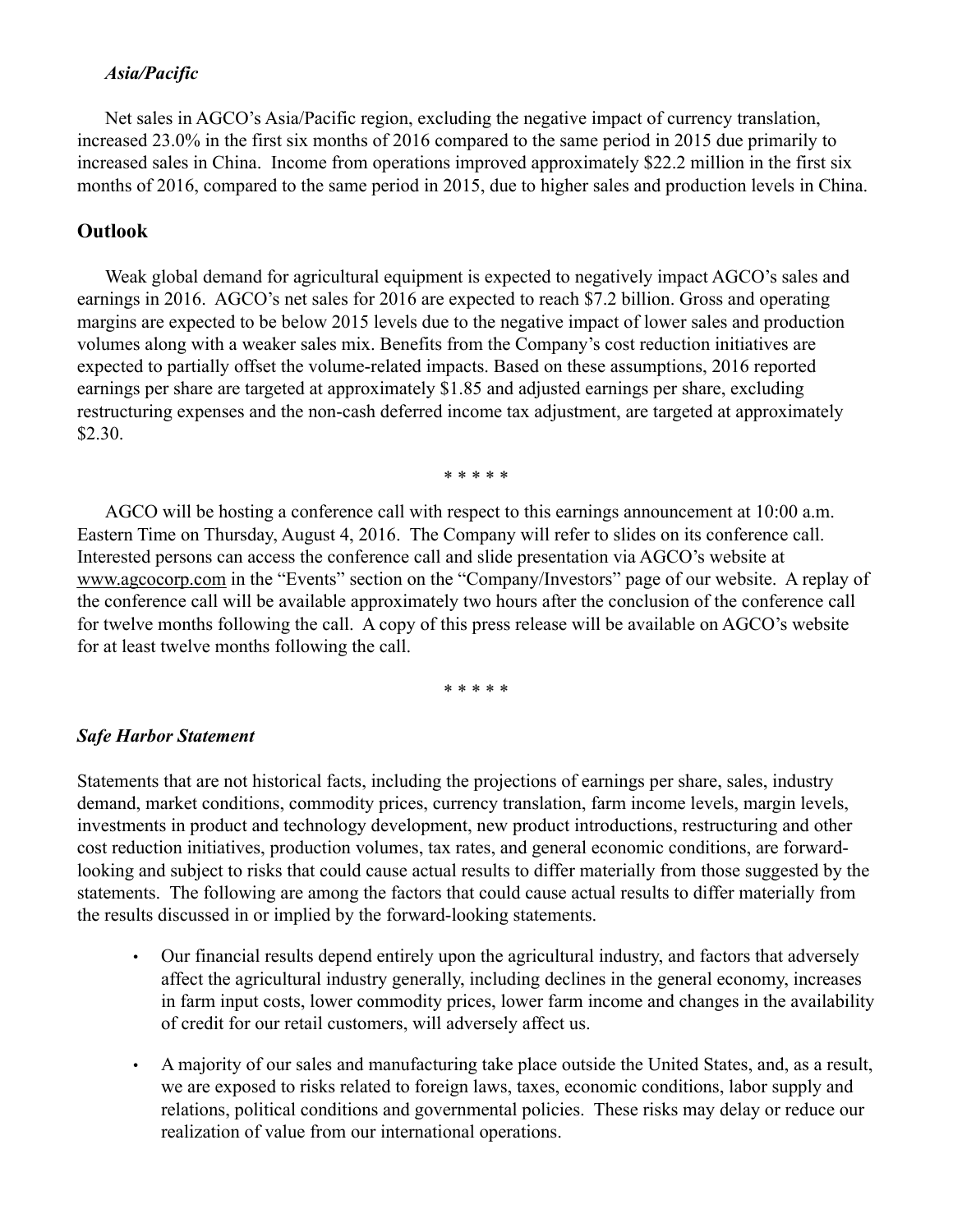- Most retail sales of the products that we manufacture are financed, either by our joint ventures with Rabobank or by a bank or other private lender. Our joint ventures with Rabobank, which are controlled by Rabobank and are dependent upon Rabobank for financing as well, finance approximately 50% of the retail sales of our tractors and combines in the markets where the joint ventures operate. Any difficulty by Rabobank to continue to provide that financing, or any business decision by Rabobank as the controlling member not to fund the business or particular aspects of it (for example, a particular country or region), would require the joint ventures to find other sources of financing (which may be difficult to obtain), or us to find another source of retail financing for our customers, or our customers would be required to utilize other retail financing providers. As a result of the recent economic downturn, financing for capital equipment purchases generally has become more difficult in certain regions and in some cases, can be expensive to obtain. To the extent that financing is not available or available only at unattractive prices, our sales would be negatively impacted.
- Both AGCO and our finance joint ventures have substantial account receivables from dealers and end customers, and we would be adversely impacted if the collectability of these receivables was not consistent with historical experience; this collectability is dependent upon the financial strength of the farm industry, which in turn is dependent upon the general economy and commodity prices, as well as several of the other factors listed in this section.
- We have experienced substantial and sustained volatility with respect to currency exchange rate and interest rate changes, including uncertainty associated with the Euro, which can adversely affect our reported results of operations and the competitiveness of our products.
- Our success depends on the introduction of new products, particularly engines that comply with emission requirements, which requires substantial expenditures.
- Our production levels and capacity constraints at our facilities, including those resulting from plant expansions and systems upgrades at our manufacturing facilities, could adversely affect our results.
- Our expansion plans in emerging markets, including establishing a greater manufacturing and marketing presence and growing our use of component suppliers, could entail significant risks.
- We depend on suppliers for components, parts and raw materials for our products, and any failure by our suppliers to provide products as needed, or by us to promptly address supplier issues, will adversely impact our ability to timely and efficiently manufacture and sell products. We also are subject to raw material price fluctuations, which can adversely affect our manufacturing costs.
- We face significant competition, and if we are unable to compete successfully against other agricultural equipment manufacturers, we would lose customers and our net sales and profitability would decline.
- We have a substantial amount of indebtedness, and, as result, we are subject to certain restrictive covenants and payment obligations that may adversely affect our ability to operate and expand our business.
- On June 23, 2016, the U.K. held a referendum in which voters approved an exit from the E.U., commonly referred to as "Brexit." As a result of the referendum, it is expected that the British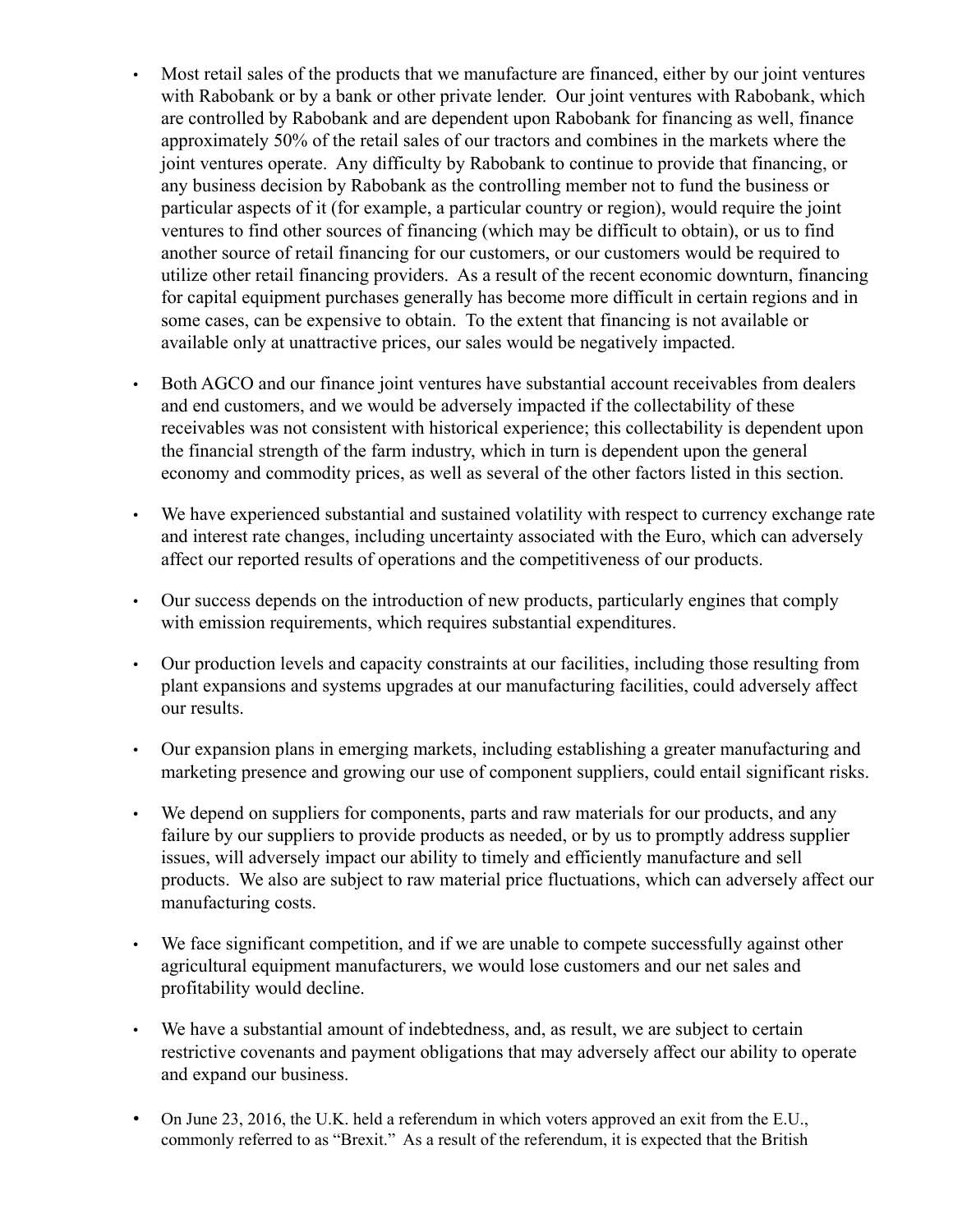government will begin negotiating the terms of the U.K.'s future relationship with the E.U. Although it is unknown what those terms will be, it is possible that there will be greater restrictions on imports and exports between the U.K. and E.U. countries, increased regulatory complexities, and increased currency volatility, any of which could adversely affect our operations and financial results.

Further information concerning these and other factors is included in AGCO's filings with the Securities and Exchange Commission, including its Form 10-K for the year ended December 31, 2015 and subsequent Form 10-Qs. AGCO disclaims any obligation to update any forward-looking statements except as required by law.

\* \* \* \* \*

## *About AGCO*

AGCO (NYSE: AGCO) is a global leader in the design, manufacture and distribution of agricultural solutions and supports more productive farming through its full line of equipment and related services. AGCO products are sold through five core brands, Challenger®, Fendt®, GSI®, Massey Ferguson® and Valtra®, supported by Fuse® precision technologies and farm optimization services, and are distributed globally through a combination of approximately 3,000 independent dealers and distributors in more than 140 countries. Founded in 1990, AGCO is headquartered in Duluth, GA, USA. In 2015, AGCO had net sales of \$7.5 billion. For more information, visit http://www.AGCOcorp.com. For company news, information and events, please follow us on Twitter: @AGCOCorp. For financial news on Twitter, please follow the hashtag #AGCOIR.

# # # # #

Please visit our website at www.agcocorp.com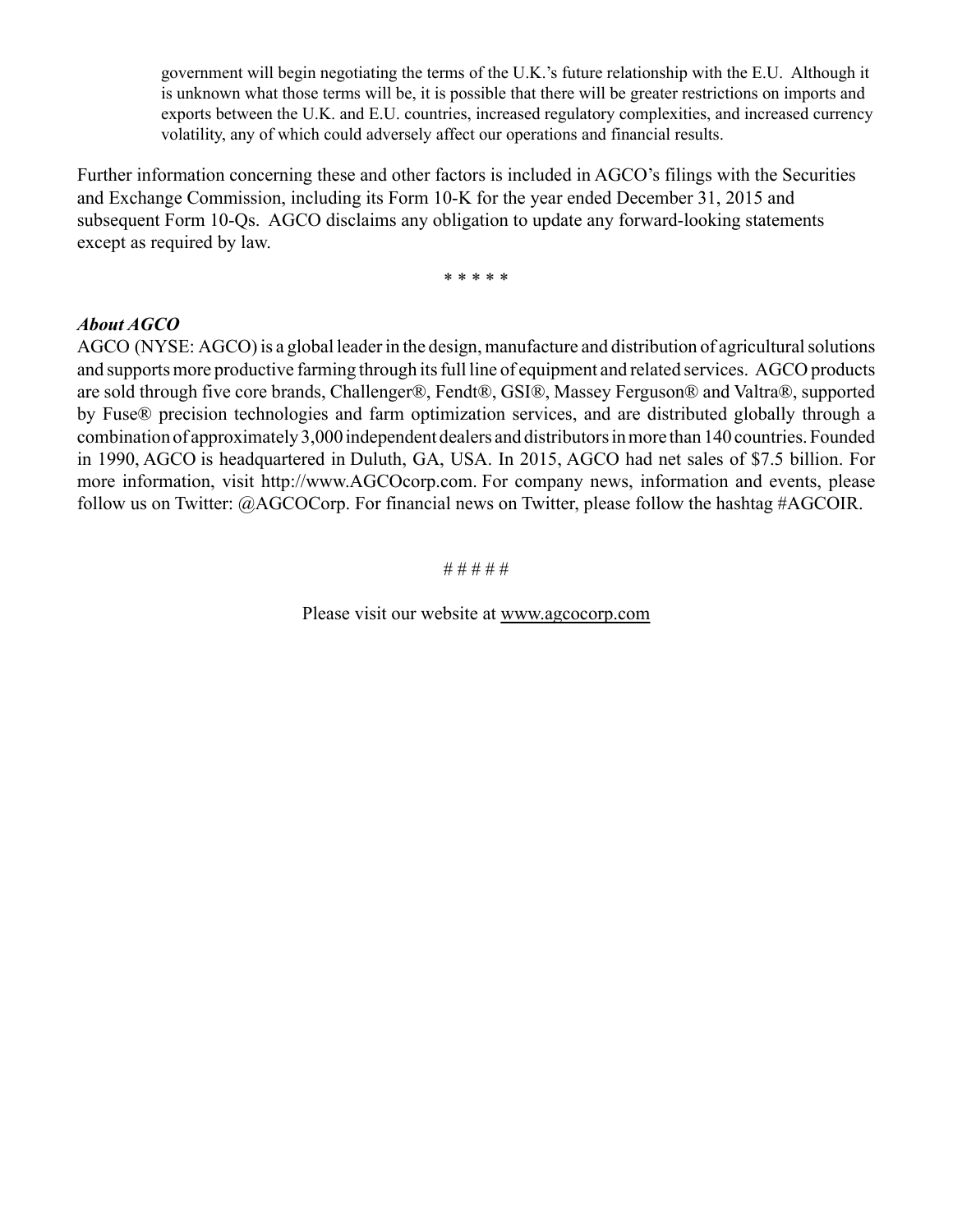## AGCO CORPORATION AND SUBSIDIARIES CONDENSED CONSOLIDATED BALANCE SHEETS (unaudited and in millions)

|                                                              |                                                                       | June 30, 2016 |              | December 31, 2015 |
|--------------------------------------------------------------|-----------------------------------------------------------------------|---------------|--------------|-------------------|
| <b>ASSETS</b>                                                |                                                                       |               |              |                   |
| <b>Current Assets:</b>                                       |                                                                       |               |              |                   |
| Cash and cash equivalents                                    | $\mathbb{S}$                                                          | 324.7         | $\mathbb{S}$ | 426.7             |
| Accounts and notes receivable, net                           |                                                                       | 946.0         |              | 836.8             |
| Inventories, net                                             |                                                                       | 1,764.1       |              | 1,423.4           |
| Other current assets                                         |                                                                       | 271.4         |              | 211.4             |
| Total current assets                                         |                                                                       | 3,306.2       |              | 2,898.3           |
| Property, plant and equipment, net                           |                                                                       | 1,355.1       |              | 1,347.1           |
| Investment in affiliates                                     |                                                                       | 424.7         |              | 392.9             |
| Deferred tax assets                                          |                                                                       | 87.8          |              | 100.7             |
| Other assets                                                 |                                                                       | 145.2         |              | 136.5             |
| Intangible assets, net                                       |                                                                       | 520.8         |              | 507.7             |
| Goodwill                                                     |                                                                       | 1,176.1       |              | 1,114.5           |
| Total assets                                                 | $\mathbb{S}% _{t}\left( t\right) \equiv\mathbb{S}_{t}\left( t\right)$ | 7,015.9       | \$           | 6,497.7           |
|                                                              |                                                                       |               |              |                   |
| <b>LIABILITIES AND STOCKHOLDERS' EQUITY</b>                  |                                                                       |               |              |                   |
| <b>Current Liabilities:</b>                                  |                                                                       |               |              |                   |
| Current portion of long-term debt                            | \$                                                                    | 93.7          | \$           | 89.0              |
| Senior term loan                                             |                                                                       |               |              | 217.2             |
| Accounts payable                                             |                                                                       | 741.1         |              | 625.6             |
| Accrued expenses                                             |                                                                       | 1,125.7       |              | 1,106.9           |
| Other current liabilities                                    |                                                                       | 185.6         |              | 146.7             |
| Total current liabilities                                    |                                                                       | 2,146.1       |              | 2,185.4           |
| Long-term debt, less current portion and debt issuance costs |                                                                       | 1,378.7       |              | 925.2             |
| Pensions and postretirement health care benefits             |                                                                       | 218.1         |              | 233.9             |
| Deferred tax liabilities                                     |                                                                       | 93.9          |              | 86.4              |
| Other noncurrent liabilities                                 |                                                                       | 196.3         |              | 183.5             |
| Total liabilities                                            |                                                                       | 4,033.1       |              | 3,614.4           |
|                                                              |                                                                       |               |              |                   |
| Stockholders' Equity:                                        |                                                                       |               |              |                   |
| AGCO Corporation stockholders' equity:                       |                                                                       |               |              |                   |
| Common stock                                                 |                                                                       | 0.8           |              | 0.8               |
| Additional paid-in capital                                   |                                                                       | 191.5         |              | 301.7             |
| Retained earnings                                            |                                                                       | 4,032.5       |              | 3,996.0           |
| Accumulated other comprehensive loss                         |                                                                       | (1,301.1)     |              | (1,460.2)         |
| Total AGCO Corporation stockholders' equity                  |                                                                       | 2,923.7       |              | 2,838.3           |
| Noncontrolling interests                                     |                                                                       | 59.1          |              | 45.0              |
| Total stockholders' equity                                   |                                                                       | 2,982.8       |              | 2,883.3           |
| Total liabilities and stockholders' equity                   | \$                                                                    | 7,015.9       | $\mathbb{S}$ | 6,497.7           |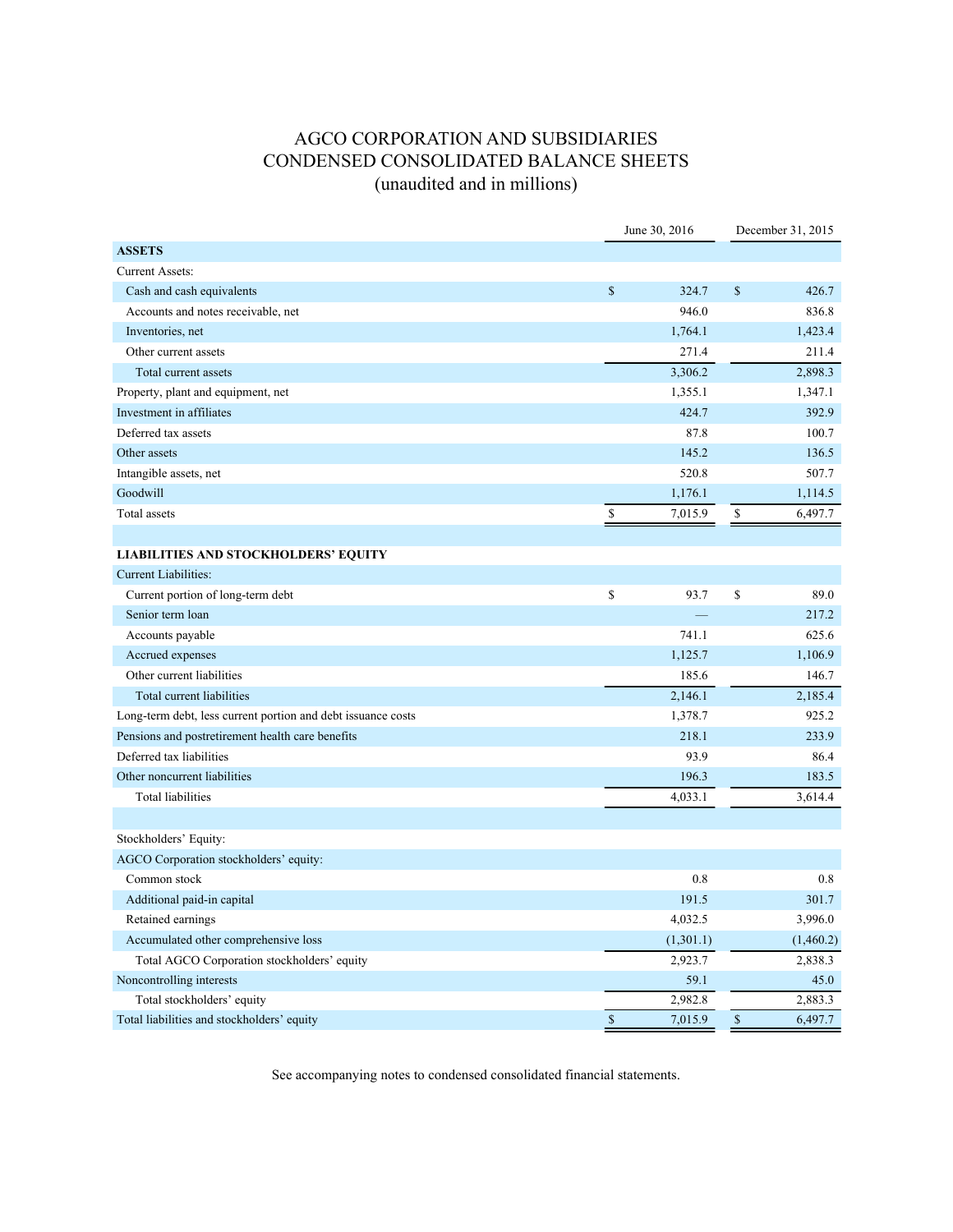## AGCO CORPORATION AND SUBSIDIARIES CONDENSED CONSOLIDATED STATEMENTS OF OPERATIONS (unaudited and in millions, except per share data)

|                                                                                |                    | Three Months Ended June 30, |                    |         |
|--------------------------------------------------------------------------------|--------------------|-----------------------------|--------------------|---------|
|                                                                                |                    | 2016                        |                    | 2015    |
| Net sales                                                                      | $\mathbf{\hat{S}}$ | 1,995.6                     | $\mathbf{\hat{S}}$ | 2,069.3 |
| Cost of goods sold                                                             |                    | 1,568.6                     |                    | 1,619.7 |
| Gross profit                                                                   |                    | 427.0                       |                    | 449.6   |
| Selling, general and administrative expenses                                   |                    | 217.8                       |                    | 213.1   |
| Engineering expenses                                                           |                    | 77.1                        |                    | 71.7    |
| Restructuring expenses                                                         |                    | 2.1                         |                    | 4.0     |
| Amortization of intangibles                                                    |                    | 11.4                        |                    | 10.9    |
| Income from operations                                                         |                    | 118.6                       |                    | 149.9   |
| Interest expense, net                                                          |                    | 11.9                        |                    | 11.3    |
| Other expense, net                                                             |                    | 16.0                        |                    | 9.5     |
| Income before income taxes and equity in net earnings of affiliates            |                    | 90.7                        |                    | 129.1   |
| Income tax provision                                                           |                    | 54.8                        |                    | 37.9    |
| Income before equity in net earnings of affiliates                             |                    | 35.9                        |                    | 91.2    |
| Equity in net earnings of affiliates                                           |                    | 13.5                        |                    | 14.4    |
| Net income                                                                     |                    | 49.4                        |                    | 105.6   |
| Net loss attributable to noncontrolling interests                              |                    | 0.9                         |                    | 1.5     |
| Net income attributable to AGCO Corporation and subsidiaries                   | $\mathcal{S}$      | 50.3                        | \$                 | 107.1   |
| Net income per common share attributable to AGCO Corporation and subsidiaries: |                    |                             |                    |         |
| <b>Basic</b>                                                                   | \$                 | 0.61                        | \$                 | 1.22    |
| Diluted                                                                        | \$                 | 0.61                        | \$                 | 1.22    |
| Cash dividends declared and paid per common share                              | \$                 | 0.13                        | \$                 | 0.12    |
| Weighted average number of common and common equivalent shares outstanding:    |                    |                             |                    |         |
| <b>Basic</b>                                                                   |                    | 82.0                        |                    | 87.6    |
| Diluted                                                                        |                    | 82.1                        |                    | 87.7    |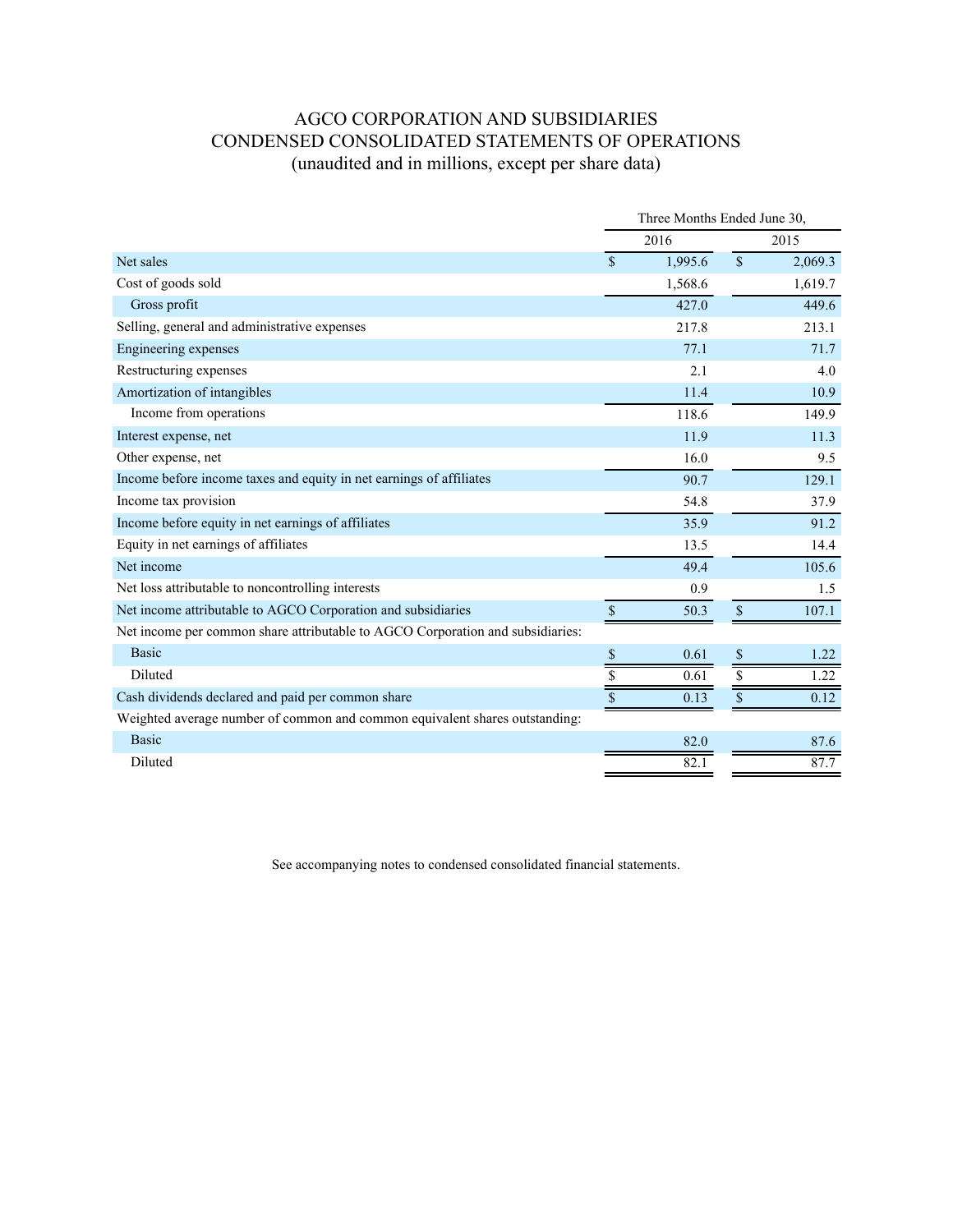## AGCO CORPORATION AND SUBSIDIARIES CONDENSED CONSOLIDATED STATEMENTS OF OPERATIONS (unaudited and in millions, except per share data)

|                                                                                |                    | Six Months Ended June 30, |                   |         |
|--------------------------------------------------------------------------------|--------------------|---------------------------|-------------------|---------|
|                                                                                |                    | 2016                      |                   | 2015    |
| Net sales                                                                      | $\mathbf{\hat{S}}$ | 3,554.9                   | \$                | 3,771.9 |
| Cost of goods sold                                                             |                    | 2,813.2                   |                   | 2,974.4 |
| Gross profit                                                                   |                    | 741.7                     |                   | 797.5   |
| Selling, general and administrative expenses                                   |                    | 429.0                     |                   | 424.3   |
| Engineering expenses                                                           |                    | 148.3                     |                   | 140.5   |
| Restructuring expenses                                                         |                    | 4.0                       |                   | 14.6    |
| Amortization of intangibles                                                    |                    | 22.4                      |                   | 21.4    |
| Income from operations                                                         |                    | 138.0                     |                   | 196.7   |
| Interest expense, net                                                          |                    | 22.4                      |                   | 21.5    |
| Other expense, net                                                             |                    | 27.3                      |                   | 19.3    |
| Income before income taxes and equity in net earnings of affiliates            |                    | 88.3                      |                   | 155.9   |
| Income tax provision                                                           |                    | 54.4                      |                   | 48.5    |
| Income before equity in net earnings of affiliates                             |                    | 33.9                      |                   | 107.4   |
| Equity in net earnings of affiliates                                           |                    | 25.7                      |                   | 28.1    |
| Net income                                                                     |                    | 59.6                      |                   | 135.5   |
| Net (income) loss attributable to noncontrolling interests                     |                    | (1.5)                     |                   | 1.7     |
| Net income attributable to AGCO Corporation and subsidiaries                   | \$                 | 58.1                      | \$                | 137.2   |
| Net income per common share attributable to AGCO Corporation and subsidiaries: |                    |                           |                   |         |
| <b>Basic</b>                                                                   | \$                 | 0.70                      | $\boldsymbol{\$}$ | 1.55    |
| Diluted                                                                        | \$                 | 0.70                      | \$                | 1.55    |
| Cash dividends declared and paid per common share                              | \$                 | 0.26                      | $\overline{\$}$   | 0.24    |
| Weighted average number of common and common equivalent shares outstanding:    |                    |                           |                   |         |
| <b>Basic</b>                                                                   |                    | 82.5                      |                   | 88.2    |
| Diluted                                                                        |                    | 82.6                      |                   | 88.3    |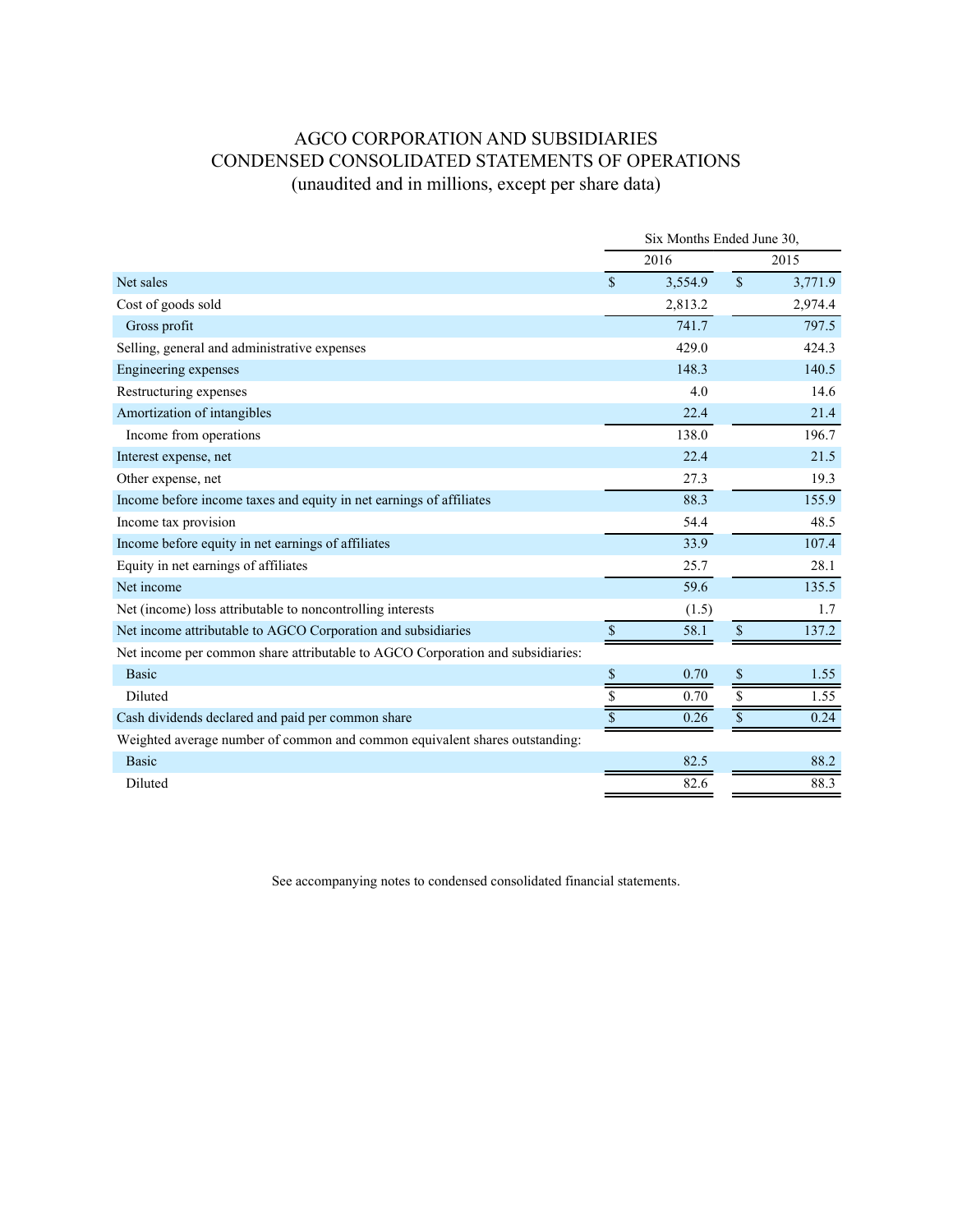## AGCO CORPORATION AND SUBSIDIARIES CONDENSED CONSOLIDATED STATEMENTS OF CASH FLOWS (unaudited and in millions)

|                                                                                                | Six Months Ended June 30, |         |                          |         |
|------------------------------------------------------------------------------------------------|---------------------------|---------|--------------------------|---------|
|                                                                                                |                           | 2016    |                          | 2015    |
| Cash flows from operating activities:                                                          |                           |         |                          |         |
| Net income                                                                                     | \$                        | 59.6    | \$                       | 135.5   |
| Adjustments to reconcile net income to net cash (used in) provided by<br>operating activities: |                           |         |                          |         |
| Depreciation                                                                                   |                           | 111.9   |                          | 108.2   |
| Deferred debt issuance cost amortization                                                       |                           | 0.7     |                          | 1.2     |
| Amortization of intangibles                                                                    |                           | 22.4    |                          | 21.4    |
| Stock compensation expense                                                                     |                           | 11.4    |                          | 7.1     |
| Proceeds from termination of hedging instrument                                                |                           | 7.3     |                          |         |
| Equity in net earnings of affiliates, net of cash received                                     |                           | (9.1)   |                          | (22.9)  |
| Deferred income tax provision                                                                  |                           | 14.6    |                          | (3.0)   |
| Other                                                                                          |                           | (0.3)   |                          | (0.2)   |
| Changes in operating assets and liabilities, net of effects from purchase of<br>businesses:    |                           |         |                          |         |
| Accounts and notes receivable, net                                                             |                           | (61.1)  |                          | (147.4) |
| Inventories, net                                                                               |                           | (263.3) |                          | (170.9) |
| Other current and noncurrent assets                                                            |                           | (34.3)  |                          | (33.1)  |
| Accounts payable                                                                               |                           | 80.6    |                          | 149.5   |
| Accrued expenses                                                                               |                           | 0.3     |                          | (17.4)  |
| Other current and noncurrent liabilities                                                       |                           | (5.3)   |                          |         |
| Total adjustments                                                                              |                           | (124.2) |                          | (107.5) |
| Net cash (used in) provided by operating activities                                            |                           | (64.6)  |                          | 28.0    |
| Cash flows from investing activities:                                                          |                           |         |                          |         |
| Purchases of property, plant and equipment                                                     |                           | (72.0)  |                          | (101.3) |
| Proceeds from sale of property, plant and equipment                                            |                           | 0.9     |                          | 0.8     |
| Purchase of businesses, net of cash acquired                                                   |                           | (38.8)  |                          | (18.6)  |
| Investment in consolidated affiliates, net of cash acquired                                    |                           | (11.8)  |                          |         |
| Investment in unconsolidated affiliates                                                        |                           |         |                          | (5.2)   |
| Restricted cash                                                                                |                           | 0.4     |                          |         |
| Net cash used in investing activities                                                          |                           | (121.3) |                          | (124.3) |
| Cash flows from financing activities:                                                          |                           |         |                          |         |
| Proceeds from debt obligations, net                                                            |                           | 214.1   |                          | 432.9   |
| Purchases and retirement of common stock                                                       |                           | (120.0) |                          | (125.0) |
| Payment of dividends to stockholders                                                           |                           | (21.6)  |                          | (21.3)  |
| Payment of minimum tax withholdings on stock compensation                                      |                           | (1.8)   |                          | (6.0)   |
| Payment of debt issuance costs                                                                 |                           | (0.5)   |                          | (0.7)   |
| Net cash provided by financing activities                                                      |                           | 70.2    |                          | 279.9   |
| Effects of exchange rate changes on cash and cash equivalents                                  |                           | 13.7    |                          | (49.1)  |
| (Decrease) increase in cash and cash equivalents                                               |                           | (102.0) |                          | 134.5   |
| Cash and cash equivalents, beginning of period                                                 |                           | 426.7   |                          | 363.7   |
| Cash and cash equivalents, end of period                                                       | $\overline{\mathcal{S}}$  | 324.7   | $\overline{\mathcal{S}}$ | 498.2   |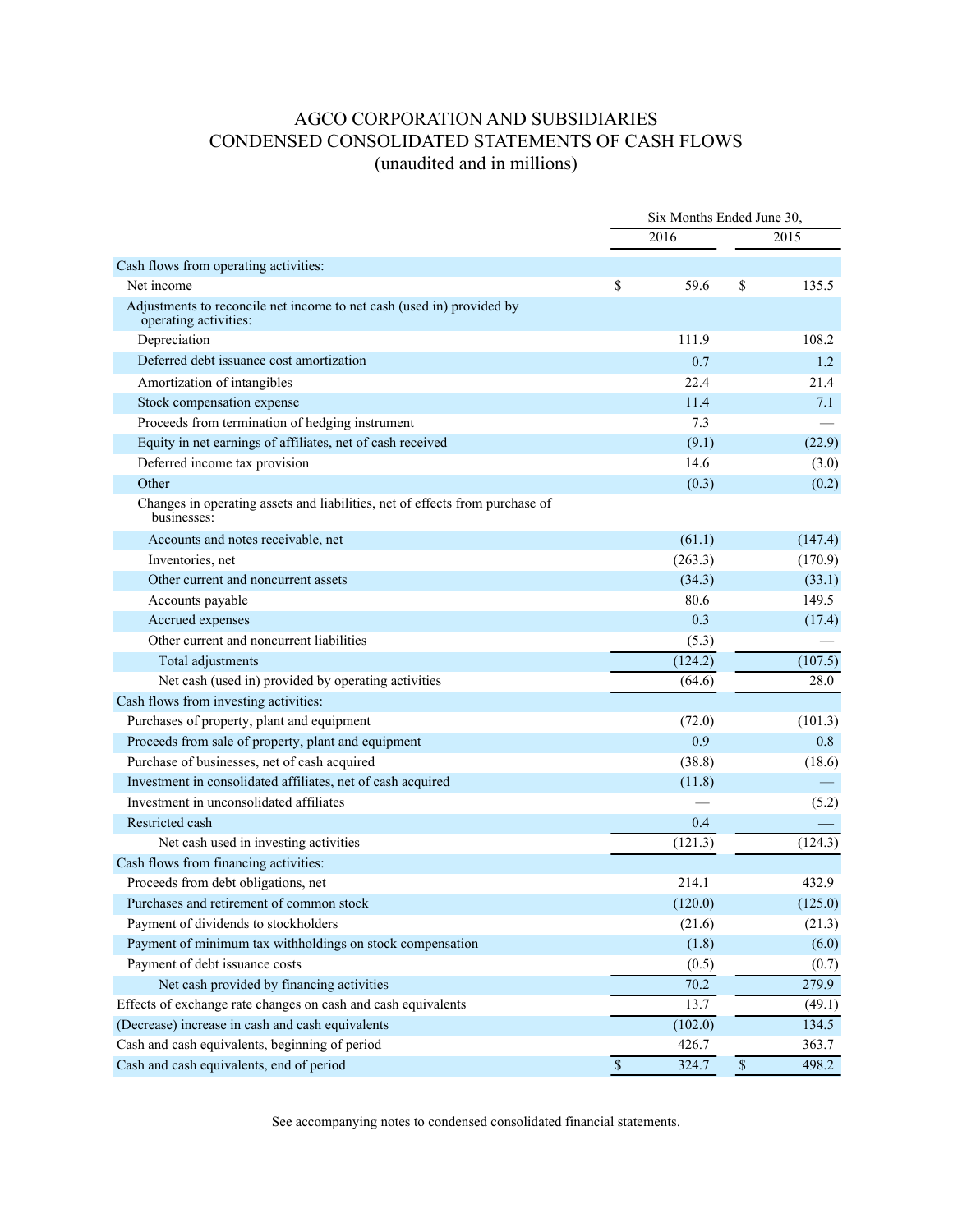## AGCO CORPORATION AND SUBSIDIARIES NOTES TO CONDENSED CONSOLIDATED FINANCIAL STATEMENTS (unaudited, in millions, except share amounts, per share data and employees)

### **1. STOCK COMPENSATION EXPENSE**

The Company recorded stock compensation expense as follows:

|                                              | Three Months Ended June 30, |      |  |             |  | Six Months Ended June 30, |  |      |  |
|----------------------------------------------|-----------------------------|------|--|-------------|--|---------------------------|--|------|--|
|                                              |                             | 2016 |  | 2015        |  | 2016                      |  | 2015 |  |
| Cost of goods sold                           |                             |      |  |             |  | 0.9                       |  | 0.5  |  |
| Selling, general and administrative expenses |                             |      |  | $4^{\circ}$ |  | 10.8                      |  | 6.9  |  |
| Total stock compensation expense             |                             | 6.2  |  | 50          |  |                           |  | 7.4  |  |

### **2. RESTRUCTURING EXPENSES**

During 2014 and 2015, the Company announced and initiated several actions to rationalize employee headcount at various manufacturing facilities and administrative offices located in Europe, China, South America and the United States. The aggregate headcount reduction of approximately 2,100 employees during 2014 and 2015 was initiated in order to reduce costs in response to softening global market demand and reduced production volumes. During 2014 and 2015, the Company expensed and paid an aggregate of \$68.7 million and \$48.5 million, respectively, associated with these rationalizations, of which a majority related to severance and other related costs. The Company had approximately \$16.9 million of severance and related costs accrued as of December 31, 2015. During the six months ended June 30, 2016, the Company recorded an additional \$4.0 million of severance and related costs associated with further rationalizations in the United States, South America and Europe, associated with the termination of approximately 300 employees, and paid approximately \$6.6 million of severance and associated costs. The remaining \$14.6 million of accrued severance and other related costs as of June 30, 2016, inclusive of approximately \$0.3 million of positive foreign currency translation impacts, are expected to be paid primarily during 2016.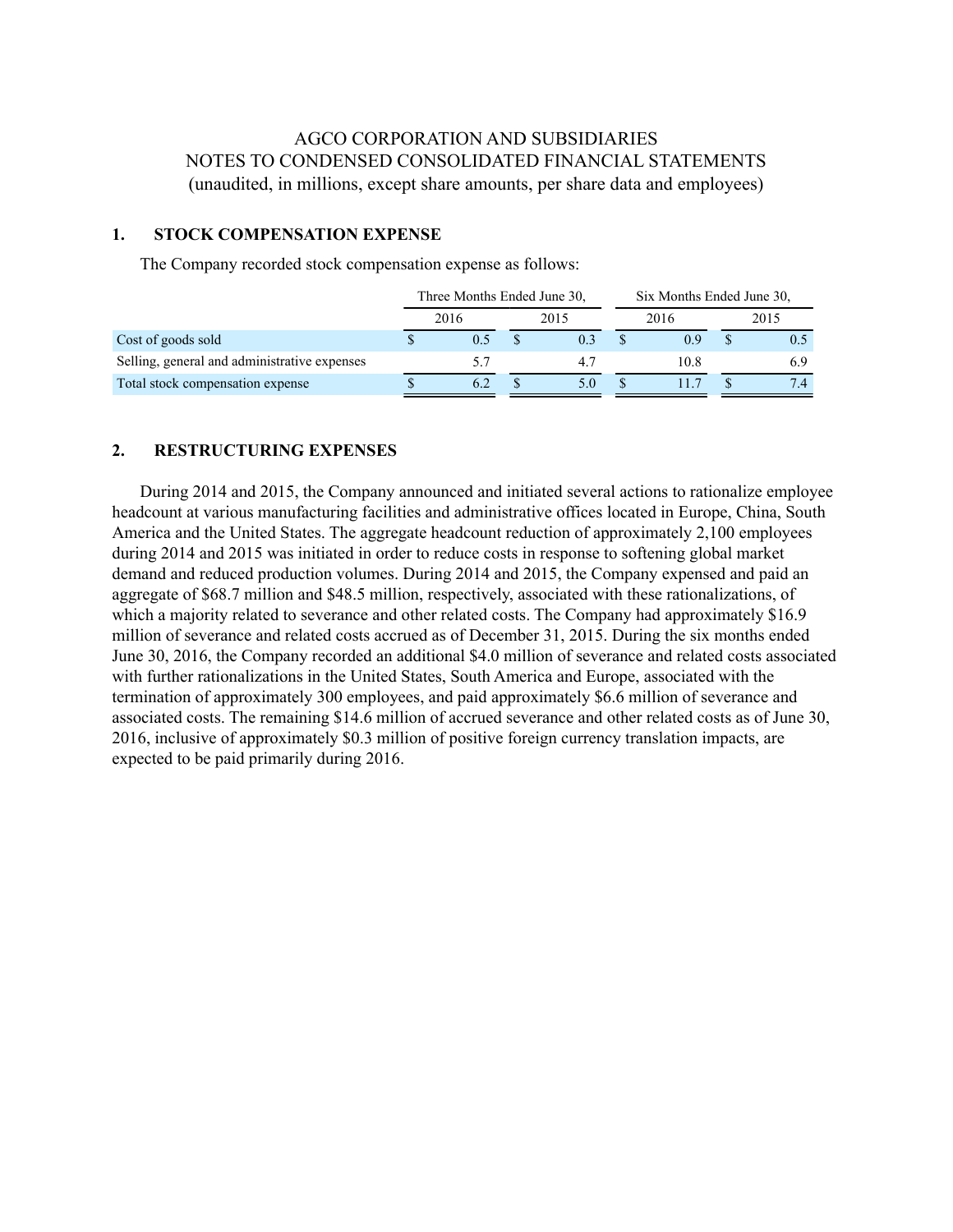#### **3. INDEBTEDNESS**

Indebtedness at June 30, 2016 and December 31, 2015 consisted of the following:

|                                               |    | June 30, 2016 | December 31, 2015 |         |  |
|-----------------------------------------------|----|---------------|-------------------|---------|--|
| 1.056% Senior term loan due 2020              | S. | 221.7         | \$.               | 217.2   |  |
| Credit facility, expires 2020                 |    | 455.9         |                   | 338.9   |  |
| Senior term loan due 2021                     |    | 332.6         |                   |         |  |
| $5\frac{7}{8}$ % Senior notes due 2021        |    | 307.3         |                   | 297.4   |  |
| $4\frac{1}{2}\%$ Senior term loan due 2016    |    |               |                   | 217.2   |  |
| Other long-term debt                          |    | 158.7         |                   | 164.3   |  |
| Debt issuance costs                           |    | (3.8)         |                   | (3.6)   |  |
|                                               |    | 1,472.4       |                   | 1,231.4 |  |
| Less: Current portion of other long-term debt |    | (93.7)        |                   | (89.0)  |  |
| $4\frac{1}{2}\%$ Senior term loan due 2016    |    |               |                   | (217.2) |  |
| Total indebtedness, less current portion      | \$ | 1,378.7       | S                 | 925.2   |  |

#### **4. INVENTORIES**

Inventories at June 30, 2016 and December 31, 2015 were as follows:

|                              | June 30, 2016 | December 31, 2015 |         |  |
|------------------------------|---------------|-------------------|---------|--|
| Finished goods               | 759.7         | S                 | 523.1   |  |
| Repair and replacement parts | 560.2         |                   | 515.4   |  |
| Work in process              | 118.9         |                   | 97.5    |  |
| Raw materials                | 325.3         |                   | 287.4   |  |
| Inventories, net             | 1,764.1       |                   | 1.423.4 |  |

#### **5. ACCOUNTS RECEIVABLE SALES AGREEMENTS**

At June 30, 2016 and December 31, 2015, the Company had accounts receivable sales agreements that permit the sale, on an ongoing basis, of a majority of its wholesale receivables in North America and Europe to its 49% owned U.S., Canadian and European finance joint ventures. The Company also had an accounts receivable sales agreement that permits the sale, on an ongoing basis, of a portion of its wholesale receivables in Brazil to its Brazilian finance joint venture. As of June 30, 2016 and December 31, 2015, the cash received from receivables sold under the U.S., Canadian, European and Brazilian accounts receivable sales agreements was approximately \$1.3 billion and \$1.1 billion, respectively.

Losses on sales of receivables associated with the accounts receivable financing facilities discussed above, reflected within "Other expense, net" in the Company's Condensed Consolidated Statements of Operations, were approximately \$4.7 million and \$9.5 million during the three and six months ended June 30, 2016, respectively. Losses on sales of receivables associated with the accounts receivable financing facilities discussed above, reflected within "Other expense, net" in the Company's Condensed Consolidated Statements of Operations, were approximately \$4.4 million and \$9.4 million during the three and six months ended June 30, 2015, respectively.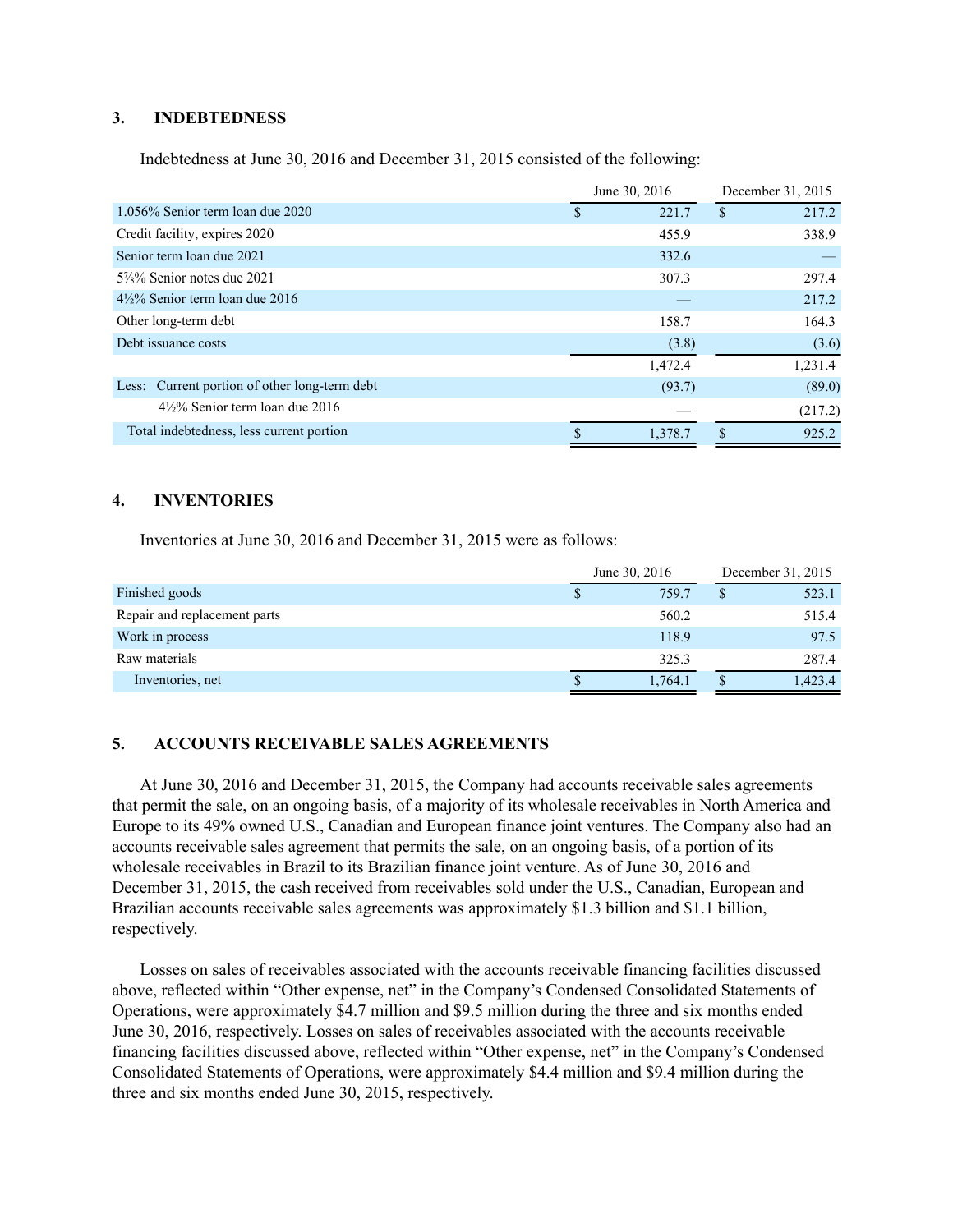The Company's finance joint ventures in Brazil and Australia also provide wholesale financing directly to the Company's dealers. As of June 30, 2016 and December 31, 2015, these finance joint ventures had approximately \$20.7 million and \$17.7 million, respectively, of outstanding accounts receivable associated with these arrangements. In addition, the Company sells certain trade receivables under factoring arrangements to other financial institutions around the world.

#### **6. NET INCOME PER SHARE**

A reconciliation of net income attributable to AGCO Corporation and subsidiaries and weighted average common shares outstanding for purposes of calculating basic and diluted net income per share for the three and six months ended June 30, 2016 and 2015 is as follows:

|                                                                                                                                                | Three Months Ended June 30, |      |      |       |      | Six Months Ended June 30. |   |       |
|------------------------------------------------------------------------------------------------------------------------------------------------|-----------------------------|------|------|-------|------|---------------------------|---|-------|
|                                                                                                                                                | 2016<br>2015                |      | 2016 |       | 2015 |                           |   |       |
| Basic net income per share:                                                                                                                    |                             |      |      |       |      |                           |   |       |
| Net income attributable to AGCO Corporation and<br>subsidiaries                                                                                |                             | 50.3 | S    | 107.1 | S    | 58.1                      | S | 137.2 |
| Weighted average number of common shares outstanding                                                                                           |                             | 82.0 |      | 87.6  |      | 82.5                      |   | 88.2  |
| Basic net income per share attributable to AGCO<br>Corporation and subsidiaries                                                                |                             | 0.61 | S    | 1.22  | S    | 0.70                      | S | 1.55  |
| Diluted net income per share:                                                                                                                  |                             |      |      |       |      |                           |   |       |
| Net income attributable to AGCO Corporation and<br>subsidiaries                                                                                |                             | 50.3 | \$.  | 107.1 | S    | 58.1                      | S | 137.2 |
| Weighted average number of common shares outstanding                                                                                           |                             | 82.0 |      | 87.6  |      | 82.5                      |   | 88.2  |
| Dilutive stock-settled appreciation rights, performance<br>share awards and restricted stock units                                             |                             | 0.1  |      | 0.1   |      | 0.1                       |   | 0.1   |
| Weighted average number of common shares and common<br>share equivalents outstanding for purposes of computing<br>diluted net income per share |                             | 82.1 |      | 87.7  |      | 82.6                      |   | 88.3  |
| Diluted net income per share attributable to AGCO<br>Corporation and subsidiaries                                                              |                             | 0.61 |      | 1.22  | S    | 0.70                      |   | 1.55  |

#### *Share Repurchase Program*

During the six months ended June 30, 2016, the Company entered into accelerated share repurchase ("ASR") agreements with a financial institution to repurchase an aggregate of \$120.0 million of shares of the Company's common stock. The Company received approximately 2,349,735 shares during the six months ended June 30, 2016 related to the ASRs. All shares received under the ASRs were retired upon receipt, and the excess of the purchase price over par value per share was recorded to "Additional paid-in capital" within the Company's Condensed Consolidated Balance Sheets.

Of the \$1,050.0 million in approved share repurchase programs, the remaining amount authorized to be repurchased is approximately \$123.9 million.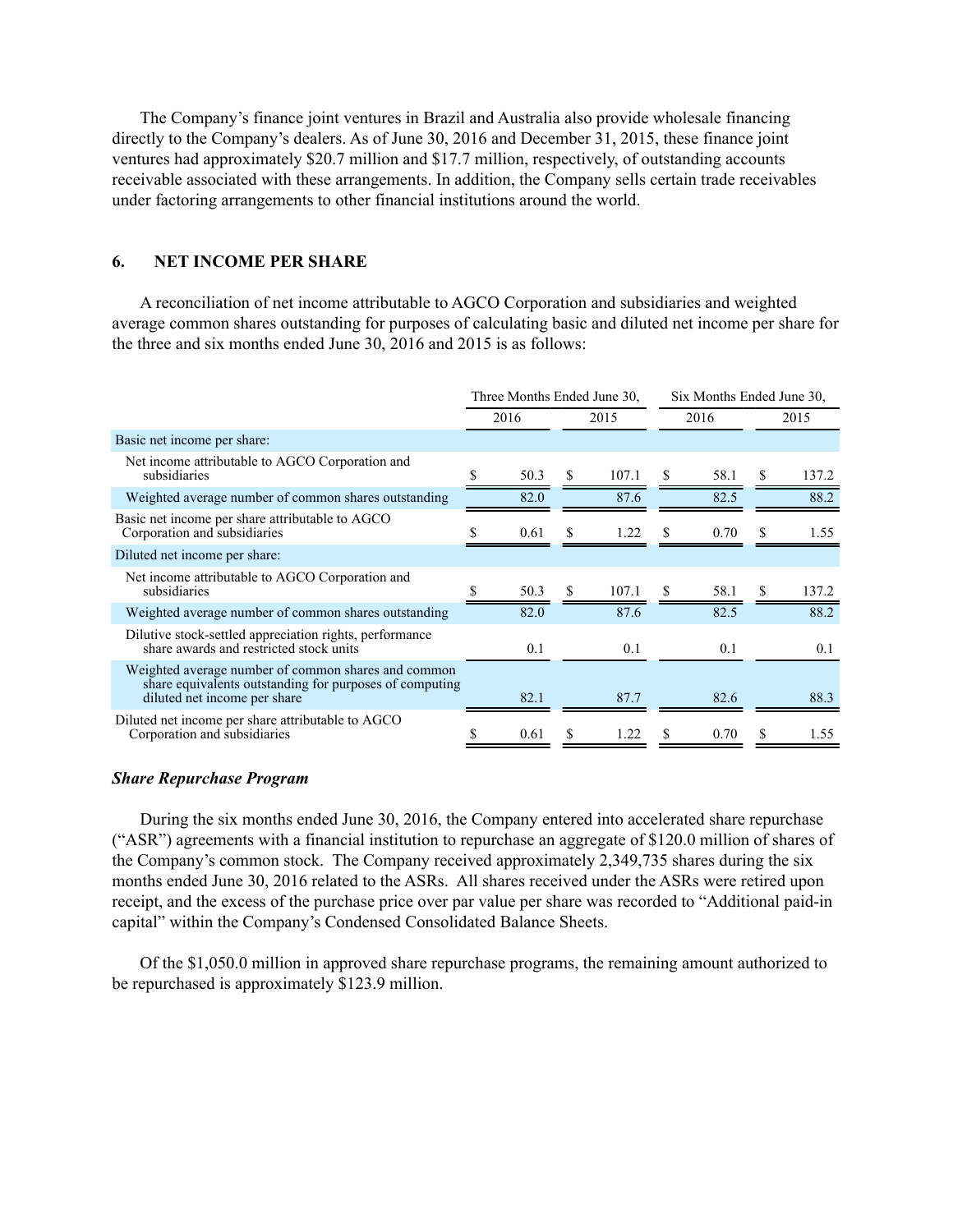#### **7. SEGMENT REPORTING**

The Company's four reportable segments distribute a full range of agricultural equipment and related replacement parts. The Company evaluates segment performance primarily based on income (loss) from operations. Sales for each segment are based on the location of the third-party customer. The Company's selling, general and administrative expenses and engineering expenses are charged to each segment based on the region and division where the expenses are incurred. As a result, the components of income (loss) from operations for one segment may not be comparable to another segment. Segment results for the three and six months ended June 30, 2016 and 2015 are as follows:

| Three Months Ended June 30,   | North<br>America | South<br>America | Europe/Africa/<br>Middle East |         | Asia/<br>Pacific |                  | Consolidated |              |
|-------------------------------|------------------|------------------|-------------------------------|---------|------------------|------------------|--------------|--------------|
| 2016                          |                  |                  |                               |         |                  |                  |              |              |
| Net sales                     | \$<br>498.9      | \$<br>203.4      | \$                            | 1,185.3 | \$               | 108.0            | \$           | 1,995.6      |
| Income from operations        | 23.6             |                  |                               | 143.3   |                  | 2.2              |              | 169.1        |
|                               |                  |                  |                               |         |                  |                  |              |              |
| 2015                          |                  |                  |                               |         |                  |                  |              |              |
| Net sales                     | \$<br>563.1      | \$<br>280.3      | \$                            | 1,137.0 | \$               | 88.9             | \$           | 2,069.3      |
| Income (loss) from operations | 58.0             | 15.2             |                               | 134.6   |                  | (10.9)           |              | 196.9        |
|                               |                  |                  | Europe/Africa/<br>Middle East |         |                  |                  |              |              |
| Six Months Ended June 30,     | North<br>America | South<br>America |                               |         |                  | Asia/<br>Pacific |              | Consolidated |
| 2016                          |                  |                  |                               |         |                  |                  |              |              |
| Net sales                     | \$<br>907.3      | \$<br>347.6      | \$                            | 2,109.4 | \$               | 190.6            | \$           | 3,554.9      |
| Income (loss) from operations | 22.9             | 0.4              |                               | 213.6   |                  | (0.7)            |              | 236.2        |
|                               |                  |                  |                               |         |                  |                  |              |              |
| 2015                          |                  |                  |                               |         |                  |                  |              |              |
| Net sales                     | \$<br>1,035.6    | \$<br>529.3      | \$                            | 2,045.1 | \$               | 161.9            | \$           | 3,771.9      |

A reconciliation from the segment information to the consolidated balances for income from operations is set forth below:

|                                     | Three Months Ended June 30, |        |  |        |  | Six Months Ended June 30, |      |        |  |
|-------------------------------------|-----------------------------|--------|--|--------|--|---------------------------|------|--------|--|
|                                     |                             | 2016   |  | 2015   |  | 2016                      | 2015 |        |  |
| Segment income from operations      |                             | 169.1  |  | 196.9  |  | 236.2                     |      | 296.0  |  |
| Corporate expenses                  |                             | (31.3) |  | (27.4) |  | (61.0)                    |      | (56.4) |  |
| Stock compensation expense          |                             | (5.7)  |  | (4.7)  |  | (10.8)                    |      | (6.9)  |  |
| Restructuring expenses              |                             | (2.1)  |  | (4.0)  |  | (4.0)                     |      | (14.6) |  |
| Amortization of intangibles         |                             | (11.4) |  | (10.9) |  | (22.4)                    |      | (21.4) |  |
| Consolidated income from operations |                             | 118.6  |  | 149.9  |  | 138.0                     |      | 196.7  |  |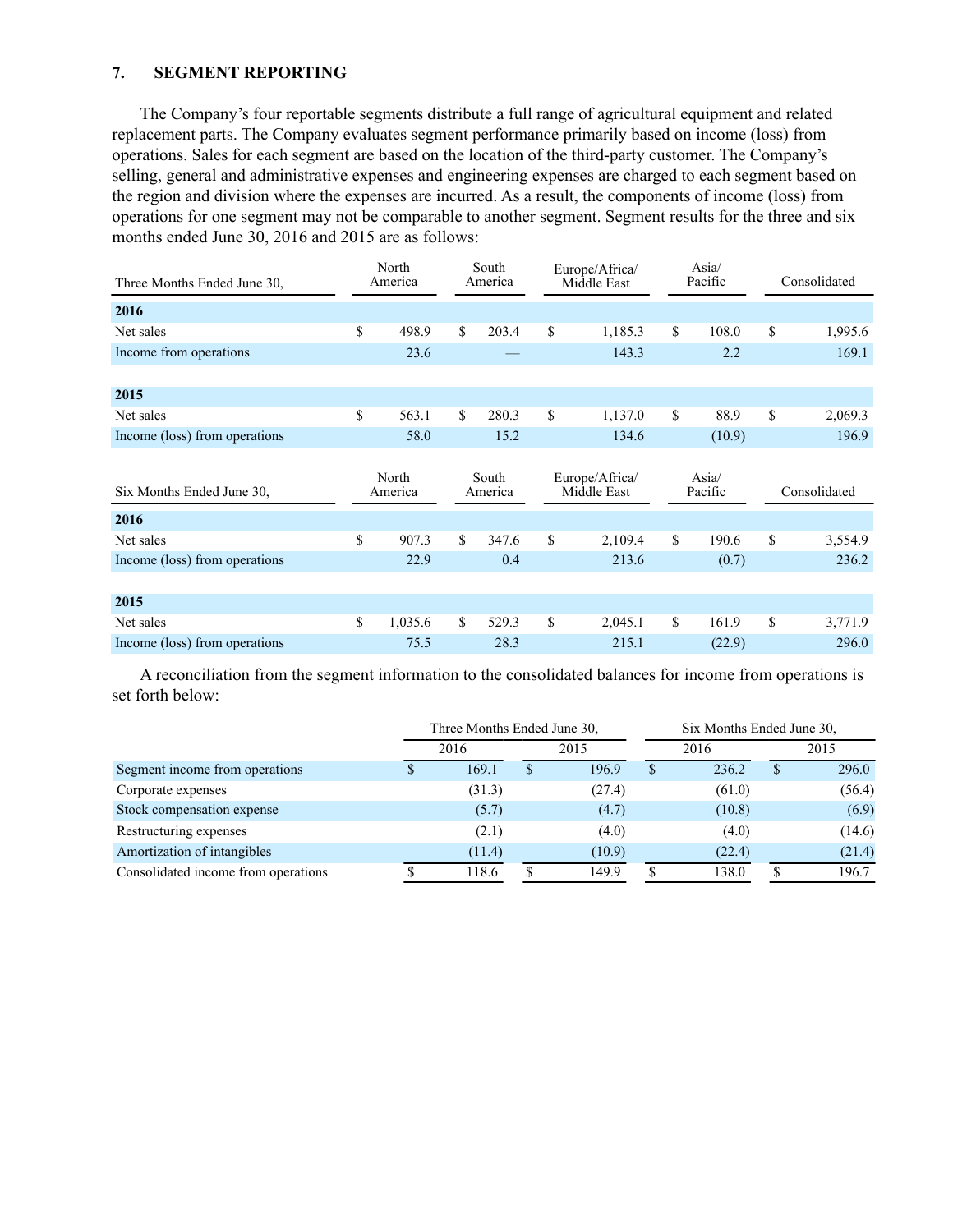#### **RECONCILIATION OF CERTAIN NON-GAAP MEASURES AND CURRENCY TRANSLATION IMPACTS TO NET SALES**

This earnings release discloses adjusted income from operations, adjusted net income and adjusted earnings per share, each of which exclude amounts that are typically included in the most directly comparable measure calculated in accordance with U.S. generally accepted accounting principles ("GAAP"). A reconciliation of each of those measures to the most directly comparable GAAP measure is included below.

The following is a reconciliation of adjusted income from operations, net income and earnings per share to reported income from operations, net income and earnings per share for the three and six months ended June 30, 2016 and 2015 (in millions, except per share data):

|                                                  | Three Months Ended June 30,  |       |                            |      |    |                             |  |                              |       |                            |       |  |                             |  |
|--------------------------------------------------|------------------------------|-------|----------------------------|------|----|-----------------------------|--|------------------------------|-------|----------------------------|-------|--|-----------------------------|--|
|                                                  |                              |       | 2016                       |      |    | 2015                        |  |                              |       |                            |       |  |                             |  |
|                                                  | Income<br>From<br>Operations |       | <b>Net</b><br>Income $(1)$ |      |    | Earnings Per<br>Share $(1)$ |  | Income<br>From<br>Operations |       | <b>Net</b><br>Income $(1)$ |       |  | Earnings Per<br>Share $(1)$ |  |
| As adjusted                                      | \$                           | 120.7 | \$                         | 83.6 | \$ | 1.02                        |  | 153.9<br>\$                  |       | \$                         | 110.0 |  | 1.25<br>S                   |  |
| Restructuring expenses <sup>(2)</sup>            |                              | 2.1   |                            | 1.7  |    | 0.02                        |  |                              | 4.0   |                            | 2.9   |  | 0.03                        |  |
| Deferred income tax<br>adjustment <sup>(3)</sup> |                              |       |                            | 31.6 |    | 0.39                        |  |                              |       |                            |       |  |                             |  |
| As reported                                      |                              | 118.6 | \$                         | 50.3 | \$ | 0.61                        |  |                              | 149.9 | \$                         | 107.1 |  | 1.22                        |  |

 $(1)$  Net income and earnings per share amounts are after tax.

(2)The restructuring expenses recorded during the three months ended June 30, 2016 related primarily to severance costs associated with the Company's rationalization of certain European, South American and U.S. manufacturing operations and various administrative offices. The restructuring expenses recorded during the three months ended June 30, 2015 related primarily to severance costs associated with the Company's rationalization of certain European and South American manufacturing operations.

(3) During the second quarter of 2016, the Company recorded a non-cash adjustment to increase the valuation allowance on the U.S. deferred income tax assets of approximately \$31.6 million.

|                                            |                              | Six Months Ended June 30, |                     |      |                             |      |  |                              |       |                     |       |                             |      |  |  |
|--------------------------------------------|------------------------------|---------------------------|---------------------|------|-----------------------------|------|--|------------------------------|-------|---------------------|-------|-----------------------------|------|--|--|
|                                            |                              |                           |                     | 2016 |                             |      |  | 2015                         |       |                     |       |                             |      |  |  |
|                                            | Income<br>From<br>Operations |                           | Net<br>Income $(1)$ |      | Earnings Per<br>Share $(1)$ |      |  | Income<br>From<br>Operations |       | Net<br>Income $(1)$ |       | Earnings Per<br>Share $(1)$ |      |  |  |
| As adjusted                                | \$                           | 142.0                     | \$                  | 92.6 | S                           | 1.12 |  | \$                           | 211.3 | \$                  | 147.9 | \$                          | 1.67 |  |  |
| Restructuring expenses <sup>(2)</sup>      |                              | 4.0                       |                     | 2.9  |                             | 0.04 |  |                              | 14.6  |                     | 10.7  |                             | 0.12 |  |  |
| Deferred income tax<br>adjustment $^{(3)}$ |                              |                           |                     | 31.6 |                             | 0.38 |  |                              |       |                     |       |                             |      |  |  |
| As reported                                |                              | 138.0                     |                     | 58.1 |                             | 0.70 |  |                              | 196.7 |                     | 137.2 |                             | 1.55 |  |  |

(1) Net income and earnings per share amounts are after tax.

<sup>(2)</sup> The restructuring expenses recorded during the six months ended June 30, 2016 related primarily to severance costs associated with the Company's rationalization of certain European, South American and U.S. manufacturing operations and various administrative offices. The restructuring expenses recorded during the six months ended June 30, 2015 related primarily to severance costs associated with the Company's rationalization of certain European and South American manufacturing operations as well as various administrative offices located in Europe and the United States.

(3) During the second quarter of 2016, the Company recorded a non-cash adjustment to increase the valuation allowance on the U.S. deferred income tax assets of approximately \$31.6 million.